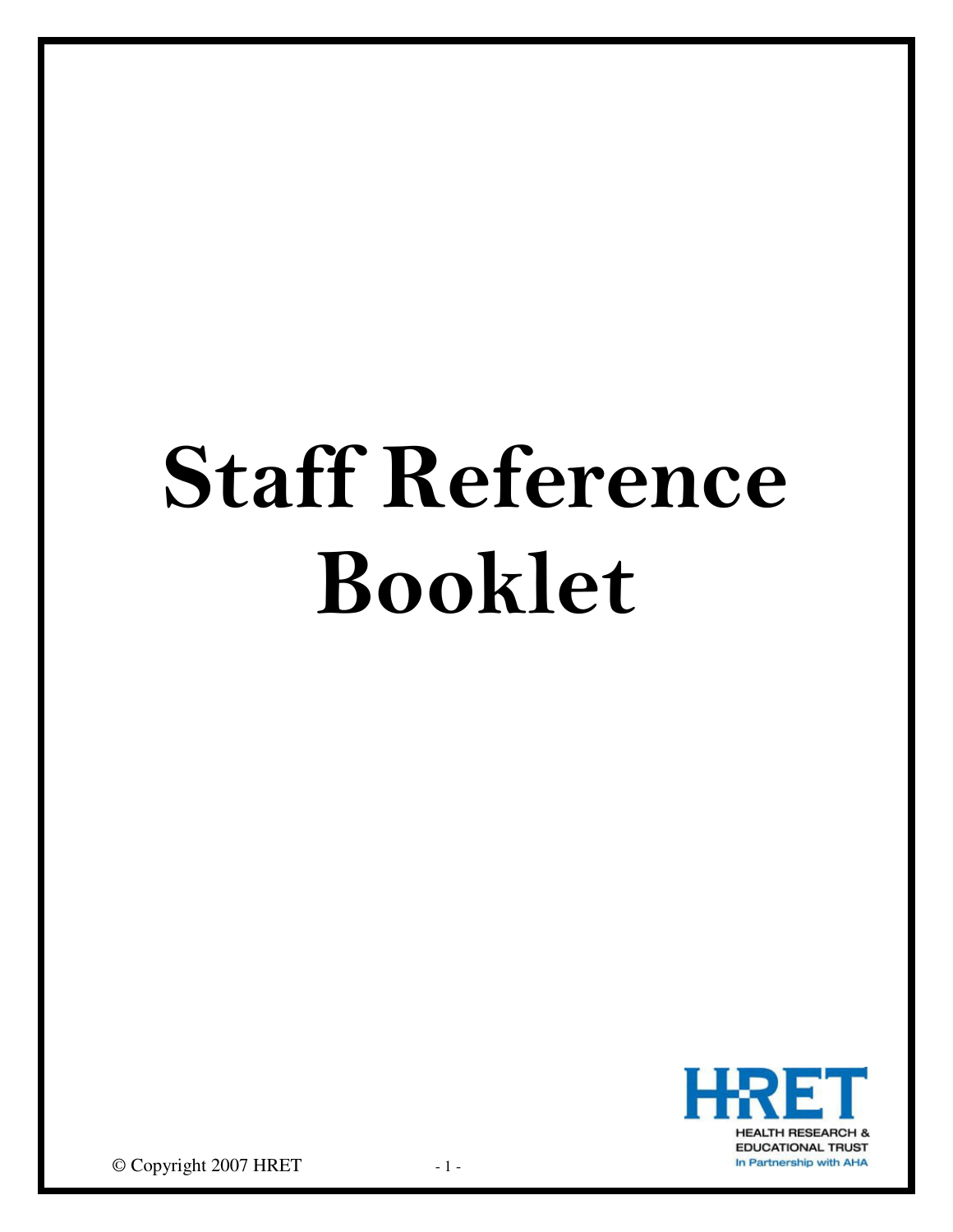## **Table of Contents**

- I. Introduction
- II. Definitions of the Broad OMB Categories
- III. Granular Categories
- IV. Language Categories
- V. Script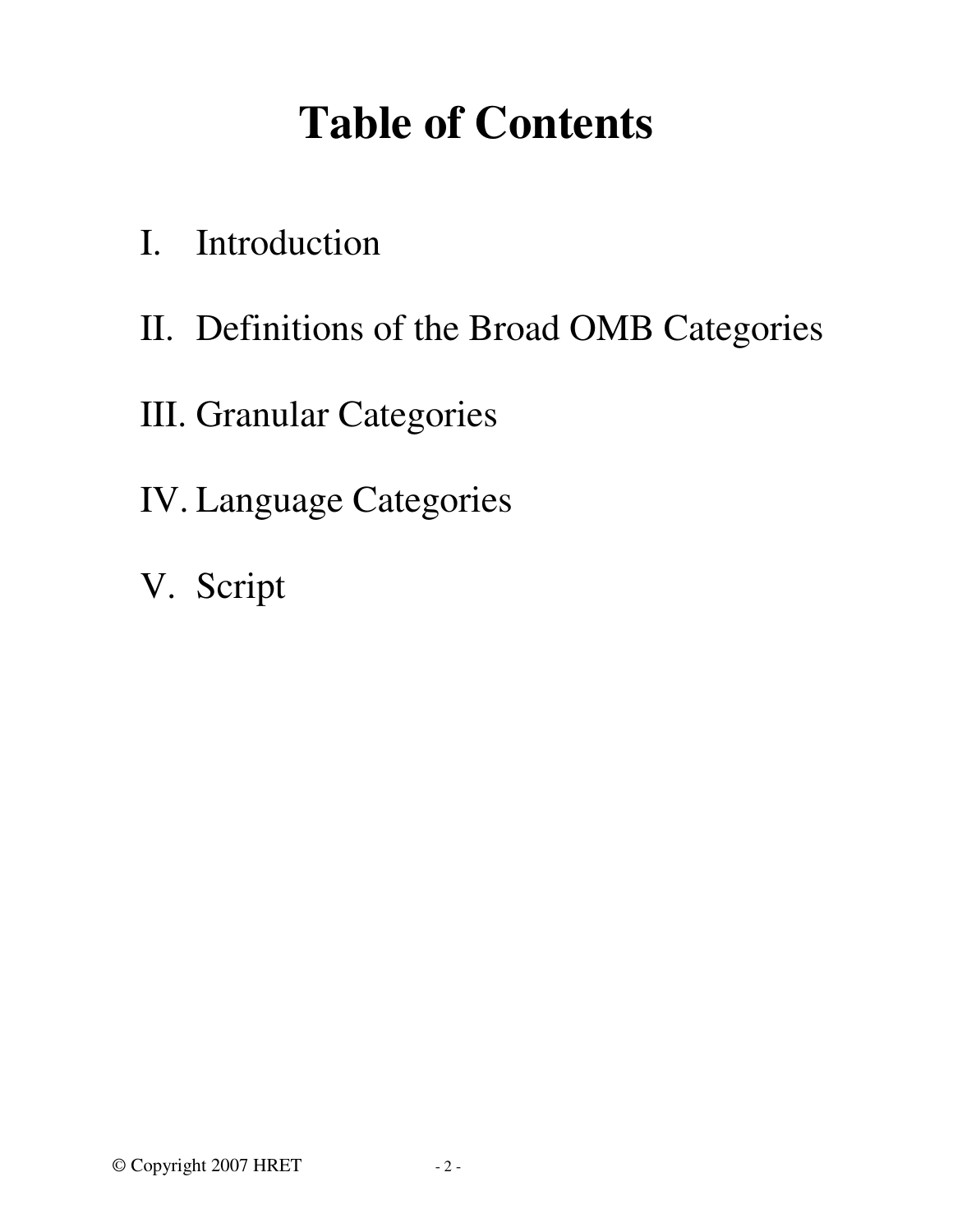## I. Introduction

To ensure that data are collected accurately and consistently, organizations need to invest in training staff. Staff should be partners in this process. The training should provide information about why it is important to collect these data, how to collect data, and how to answer questions or address concerns from patients. The information in this booklet is designed to serve as a quick reference for definitions, scripts, categories, and key terms.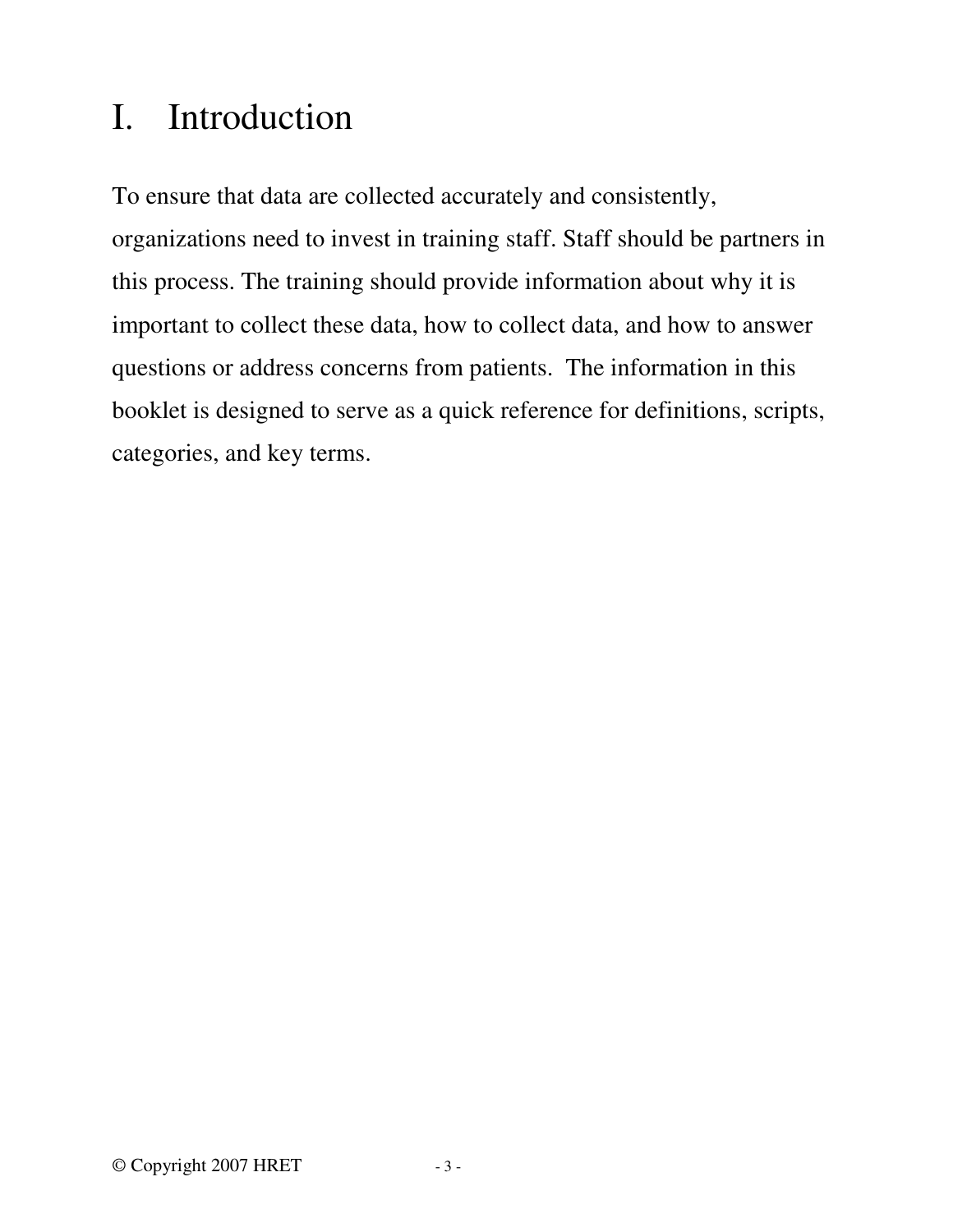## II. Definition of the Broad OMB Categories

#### **OMB Revised Standards (1997)**

In 1997, the Office of Management and Budget (OMB) published Revisions to the Standards for Classification of Federal Data on Race and Ethnicity. For detailed information about the OMB standards, [click](http://www.whitehouse.gov/omb/fedreg/1997standards.html) [here.](http://www.whitehouse.gov/omb/fedreg/1997standards.html)

The OMB revised standards include separate race and ethnicity questions. See below for specific OMB recommendations

First ask questions about ethnicity.

#### **OMB Ethnicity**

**Hispanic or Latino:** A person of Cuban, Mexican, Puerto Rican, South or Central American, or other Spanish culture or origin, regardless of race. The term "Spanish origin" can be used in addition to "Hispanic or Latino."

#### **Not Hispanic or Latino.**

#### **OMB Race**

**American Indian/Alaska Native:** A person having origins in any of the original peoples of North and South America (including Central America), and who maintains tribal affiliation or community attachment.

**Asian:** A person having origins in any of the original peoples of the Far East, Southeast Asia, or the Indian subcontinent including, for example, Cambodia, China, India, Japan, Korea, Malaysia, Pakistan, the Philippine Islands, Thailand, and Vietnam.

**Black/African American:** A person having origins in any of the black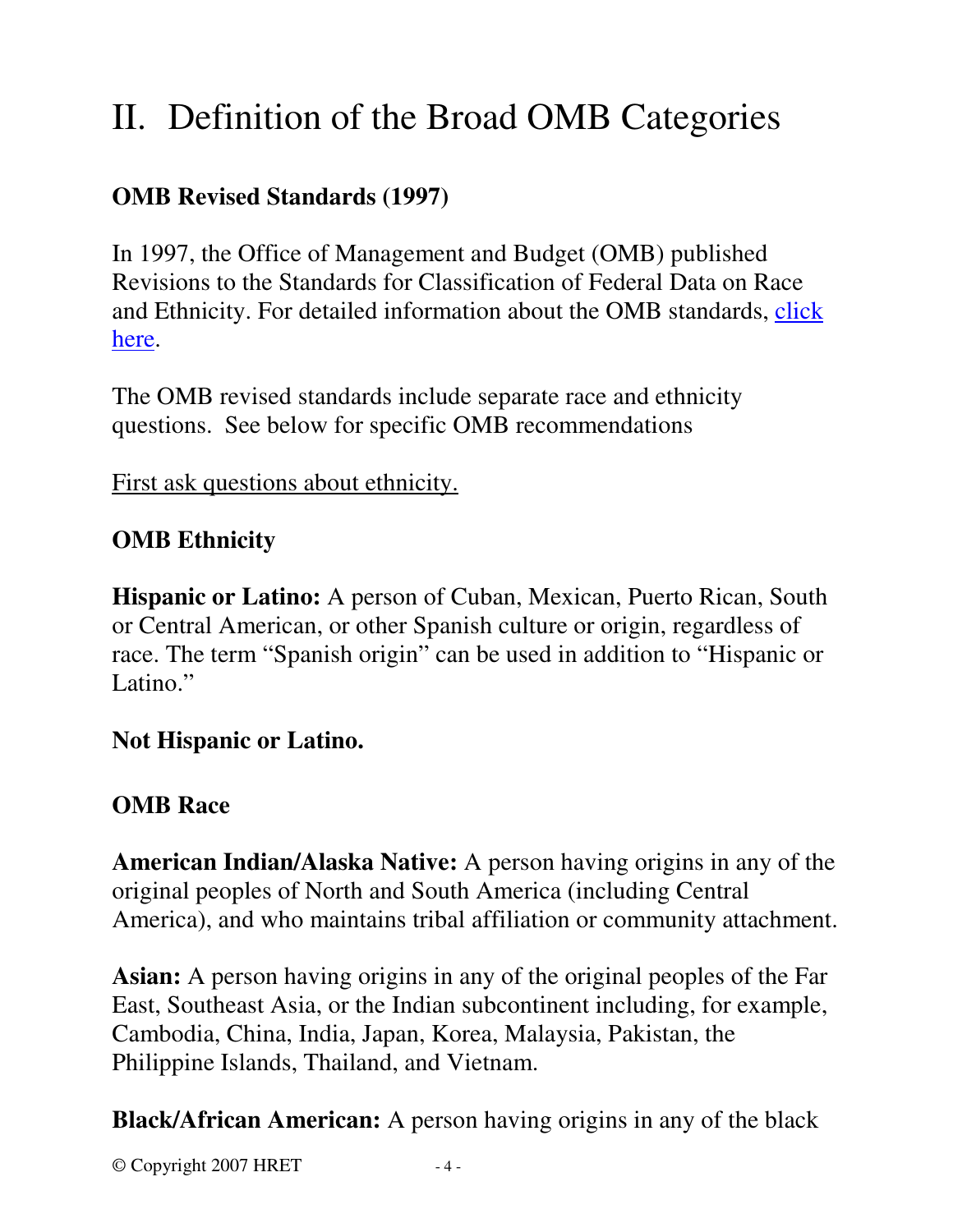racial groups of Africa. Terms such as "Haitian" or "Somali" can be used in addition to "Black or African American."

**Native Hawaiian/Other Pacific Islander:** A person having origins in any of the original peoples of Hawaii, Guam, Samoa, or other Pacific Islands.

**White:** A person having origins in any of the original peoples of Europe, the Middle East, or North Africa.

#### **Our recommended modifications to OMB include adding the following categories:**

**Multiracial** (OMB does not support using a multiracial category. However, our field experience has shown that the use of this category is necessary when checking off more than one response option is not possible for a variety of reasons.)

**Declined** (This category is an indication that the person did NOT want to respond to the question and should not be asked again during the same visit or during a subsequent visit.)

**Unavailable** (This category is an indication that the person could not respond to the question and can be asked again during the same visit or during a subsequent visit.)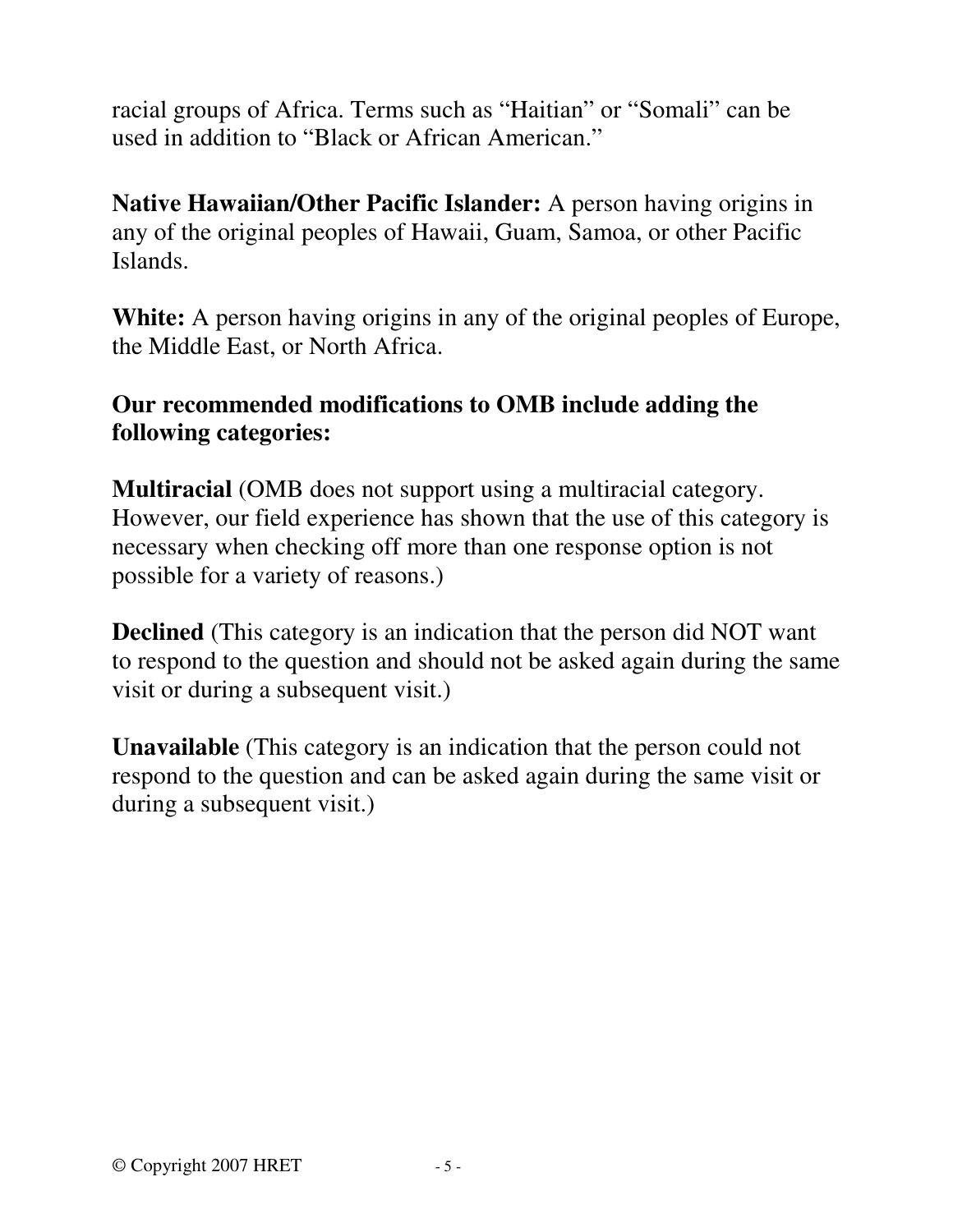## III. Granular Categories

The U.S. Centers for Disease Control and Prevention (CDC) have prepared a code set for use in coding race and ethnicity data. This code set is based on current federal standards for classifying data on race and ethnicity, specifically the minimum race and ethnicity categories defined by the OMB described above and a more detailed set of race and ethnicity categories maintained by the U.S. Bureau of the Census. The code set can be applied in both electronic and paper-based record systems.

Within the table, each race and ethnicity concept is assigned a unique identifier, which can be used in electronic interchange of race and ethnicity data. The hierarchical code is an alphanumeric code that places each discrete concept in a hierarchical position with reference to other related concepts. For example, Costa Rican, Guatemalan, and Honduran are all ethnicity concepts whose hierarchical codes place them at the same level relative to the concept Central American, which is the same hierarchical level as Spaniard within the broader concept Hispanic or Latino.

In contrast to the unique identifier, the hierarchical code can change over time to accommodate the insertion of new concepts.

### **Please ask your supervisor for the specific granular categories you will be using at your facility.**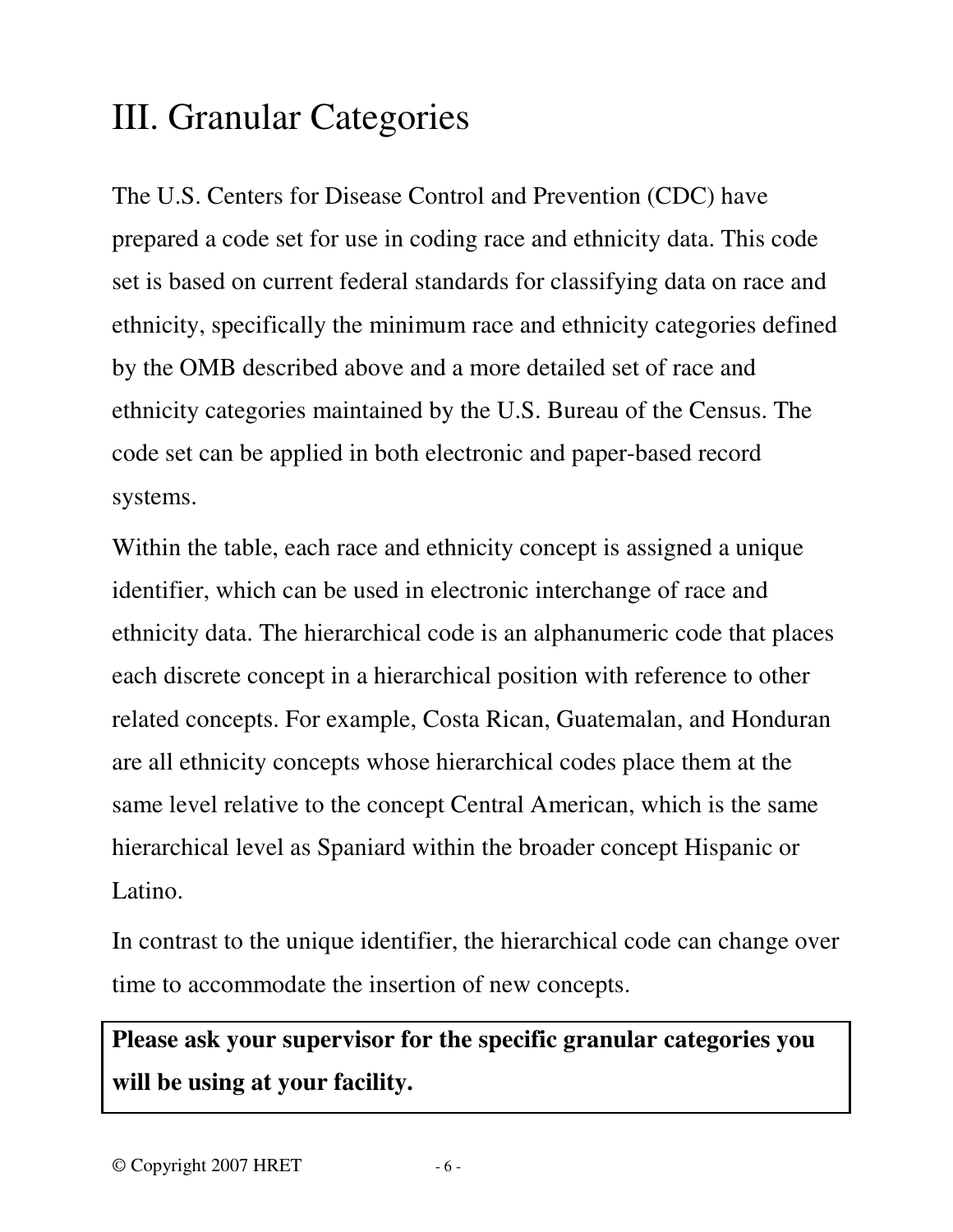## IV. Language Categories

| African languages      | Other native North American languages     |
|------------------------|-------------------------------------------|
| American Sign Language | Persian                                   |
| Arabic                 | Polish                                    |
| Armenian               | Portuguese                                |
| Chinese                | Portuguese Creole                         |
| French                 | Russian                                   |
| French Creole          | Scandinavian languages                    |
| German                 | Serbo-Croatian                            |
| Greek                  | Spanish                                   |
| Gujarathi              | Tagalog                                   |
| Hebrew                 | Thai                                      |
| Hindi                  | Urdu                                      |
| Hungarian              | Vietnamese                                |
| Italian                | Yiddish                                   |
| Japanese               | Availability of Sign Language or other    |
| Korean                 | auxiliary aids or services<br>Do not know |
| Laotian                |                                           |
| Miao Hmong             | Unavailable                               |
| Mon-Khmer Cambodian    | Declined                                  |
| Navajo                 |                                           |